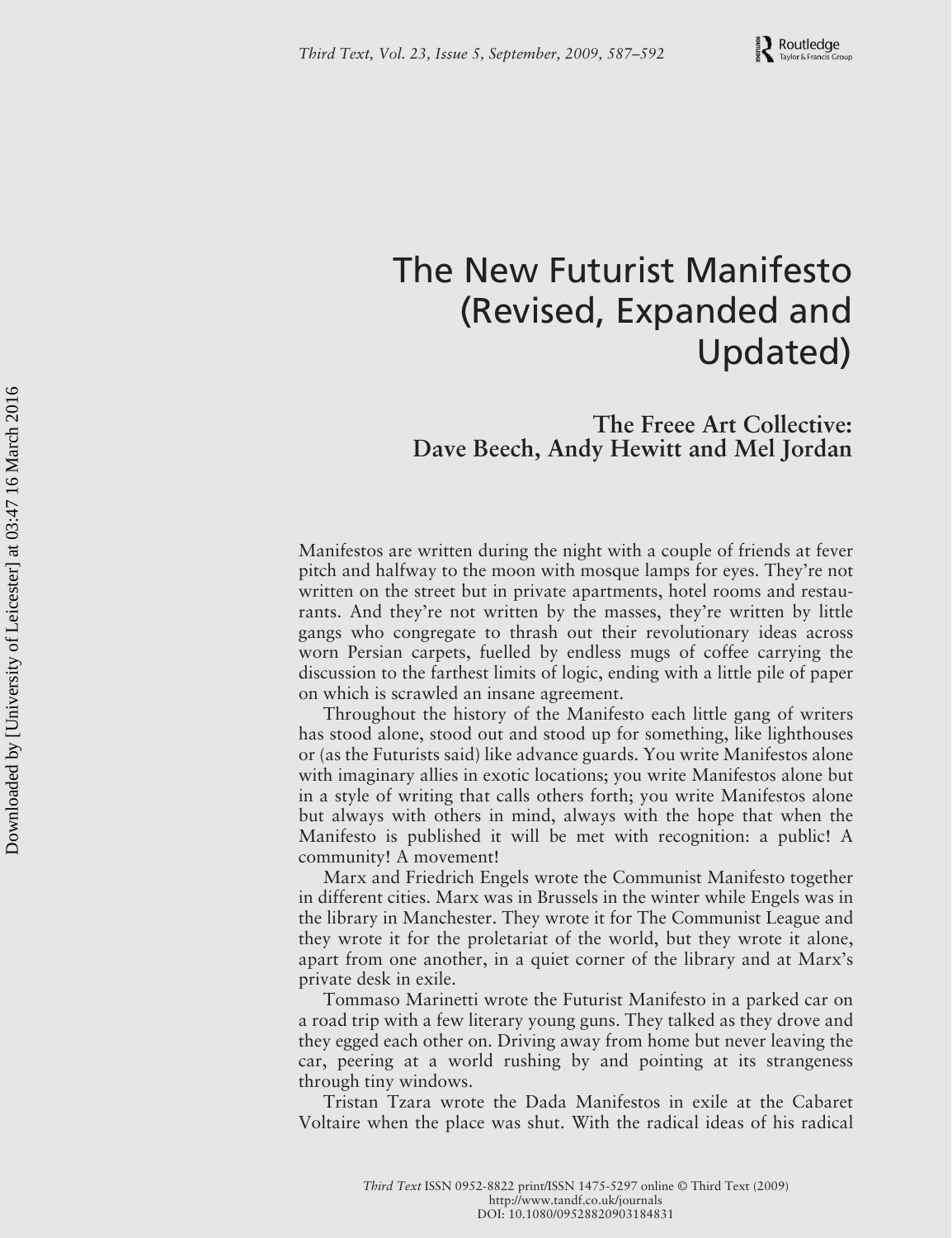friends still ringing in his ears he wrote love letters to them that he would publish as proclamations of war on everybody else.

Vladimir Ilích Lenin was across the road, another runaway who wrote his way back into the thick of things. Lenin took himself to the Zurich library to change the world. He didn't do half-measures so his Manifesto turned into an entire philosophy of history.

André Breton turned his back on everyone to write on behalf of their secret selves. Knowing that he was just the same as all his enemies he would use anything he could to write like a lunatic or a novice, anything but the white bourgeois poet that he was. His Manifestos were written as death warrants to men like himself, in the hope that others – real others – would take over.

Manifestos are written in silence, retreating from an exhausted world and its moribund palaces. And then, all of a sudden, hungry ears of the Manifesto writers are pricked by something going on just the other side of the closed windows.

'Listen!' says the Manifesto writer, 'That is the sound of a new world!' The Manifesto writer speaks to the Manifesto gang but the words carry beyond them into the world – really into the world, like a knife or a drug.

'At last truth and the utopia can be glimpsed', says the Manifesto gang, now quoting the Manifesto to one another:

… any day now we expect to witness the birth of our new world and, soon, we'll see the first blossom of fire for the revolution! We must shake the gates of life to test the hinges and the locks! … This is truly the first sun that dawns above the earth! Nothing equals the splendour of our red words battling for the first time in the millennial gloom.

Manifestos need private rooms and silence in order for their noise to enter the public world and change it. But because of the very public and active effect that they desire, the Manifesto gang always see their private room as a coffin or a cave, remote, deathlike and constraining.

The Manifesto passes on the feeling that the Manifesto gang has of being hit by a world that changes them so much that they want to change the world and change themselves again on a daily basis. Events tear the Manifesto gang from themselves and sweep them away. Now they call for new events that will remake the world as a place for their new selves to inhabit. And from now on the Manifesto writers, the Manifesto gangs and the Manifesto readers will eagerly seek out delirious events to teach them to despise their old lives.

'Dissent', cries the Manifesto writer, 'dissent surprises all wise chiefs!'.

And the Manifesto gang purr like young lions, not because they are regal or wild or fierce, just because they are stronger together and feel that strength as a force running through them like adrenalin.

Manifestos therefore have no universal or abstract ideals high as the clouds, no cruel authorities to whom to offer its corpses, no precious materials twisted into Byzantine rings! Nothing to die for besides the desire to rid the world of its new enemies!

Manifestos crush the watchdogs on the thresholds of houses, leaving them flattened under tyres like a collar under the iron. Manifestos cajole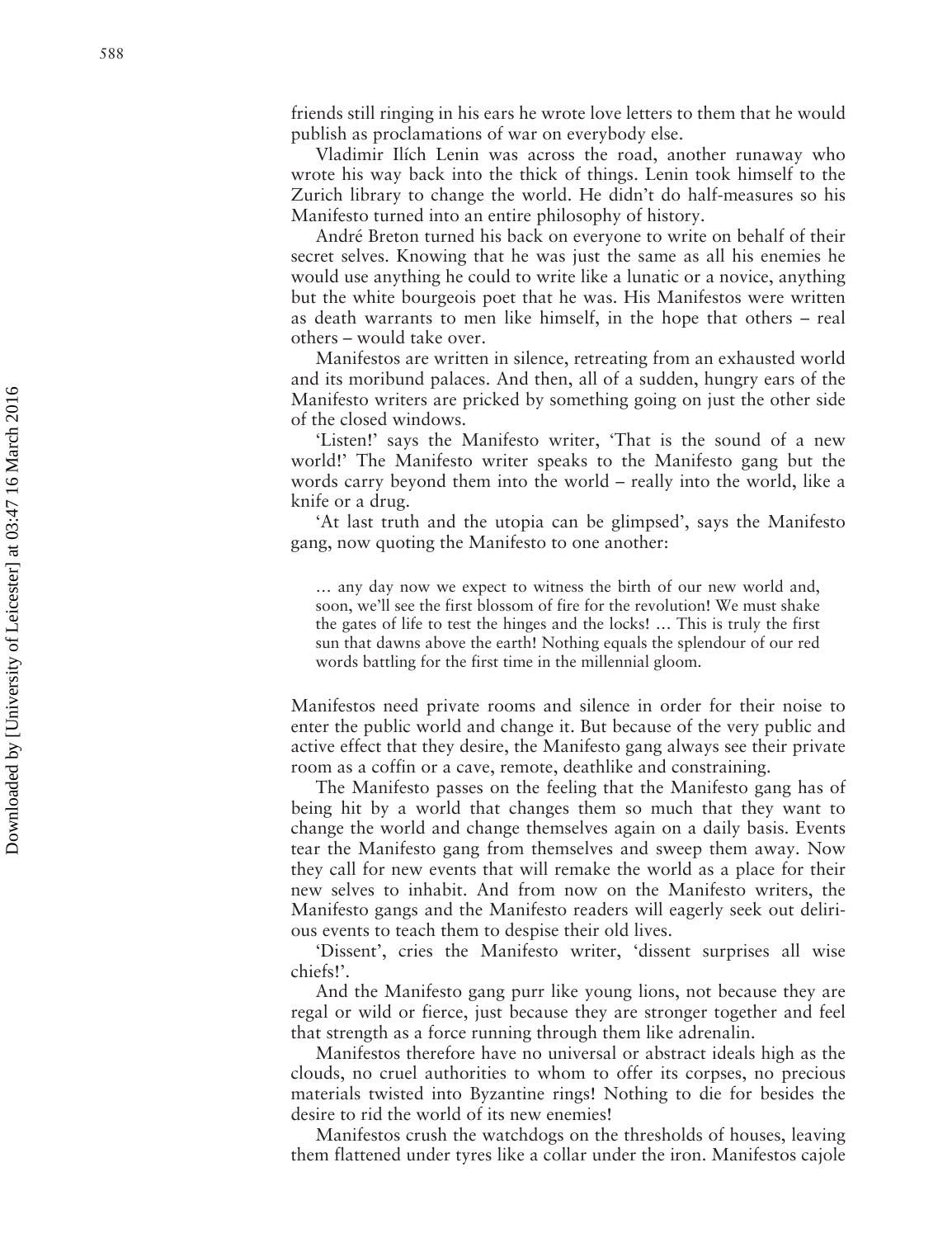death; they precede us on every curve; Manifestos offer claws, paws and fists, and, by turns, jaws that bite, swallow and speak.

Manifestos tell us to abandon wisdom like a hideous bombsite and hand ourselves over to the vast wind of history!

Manifestos tell us to volunteer ourselves to the unknown. And then, they say, eat, not out of hunger, but simply to enrich the unplumbable wells of our shared fate!

Manifestos are written alongside startling events which interrupt and redirect the flow of words. Events seize the Manifesto gang suddenly, without sense and order, as if the world was drunk or was nothing but folly, as if the world was a pair of poodles tugging at their leads, or two disapproving cyclists, reeling before us like two persuasive and yet contradictory arguments. Poodles and cyclists hate Manifestos… 'What a bore!', they say, 'Fuck that!…'. And so the Manifesto gangs dig holes in the cycle lanes and train poodles to hunt – bang! – and we all end up in a ditch…

Motherly ditch! Half full of muddy water! Industrial mud, country ditch! Each mouthful of poisonous slime recalls a different antagonism from a damaged world!

When the Manifesto gangs and Manifesto haters climb out of the shiny, stinking ditch, only then will they feel the red-hot iron of joy deliciously pierce their hearts.

Crowds of activists and academics gather in excited terror around the wreckage. Patient and meddlesome, they pull survivors from the ditch one by one. Each tells stories from the deep only to leap back in the ditch when they are reminded of how the world treats its combatants. Publications of all kinds issue from the muddy battle, leaving early drafts behind in the ditch like scales, along with the heavy body of common sense and its padding of comfort.

Crowds often think the battle is finally dead, but it is brought back to life time and again, sometimes with a single slogan, a pamphlet or a full campaign – in other words, a shark's tooth. The fight resumes, revived, running full speech ahead. These are the conditions under which we publish our views – faces hidden by factory slime, wrestled by the dross of humanity, carrying crushed arms in makeshift slings, deafened by the complaints of prudent academics and distressed activists. Thus, we dictated our demands to all the Manifesto readers left on earth:

- 1 No more neutrality, No more special cases! No more culture of the gods! All art must take sides!
- 2 No more false universalism! No more minority culture for the masses! No more diluted art on the high street! Art for all means art by all! Art for all means art riddled with the same differences and divisions as the world can bear!
- 3 No more ambiguity! No more irony! No more pussy-footing-around! Artists, it is time to say something and stand by what you say!
- 4 Down with art's shopkeepers! Down with luxury trading! Down with giving-the-collectors-what-they-want! The private sector is about freedom and diversity, not anxiety and uniformity. Sell, by all means, but for *fuck's* sake, sell SOMETHING!
- 5 Down with art's police! Down with the protectors of the common good! Down with the experts and officials who keep the artworld shipshape! There are no experts on happiness! There are no experts on liberation! There are no experts on art!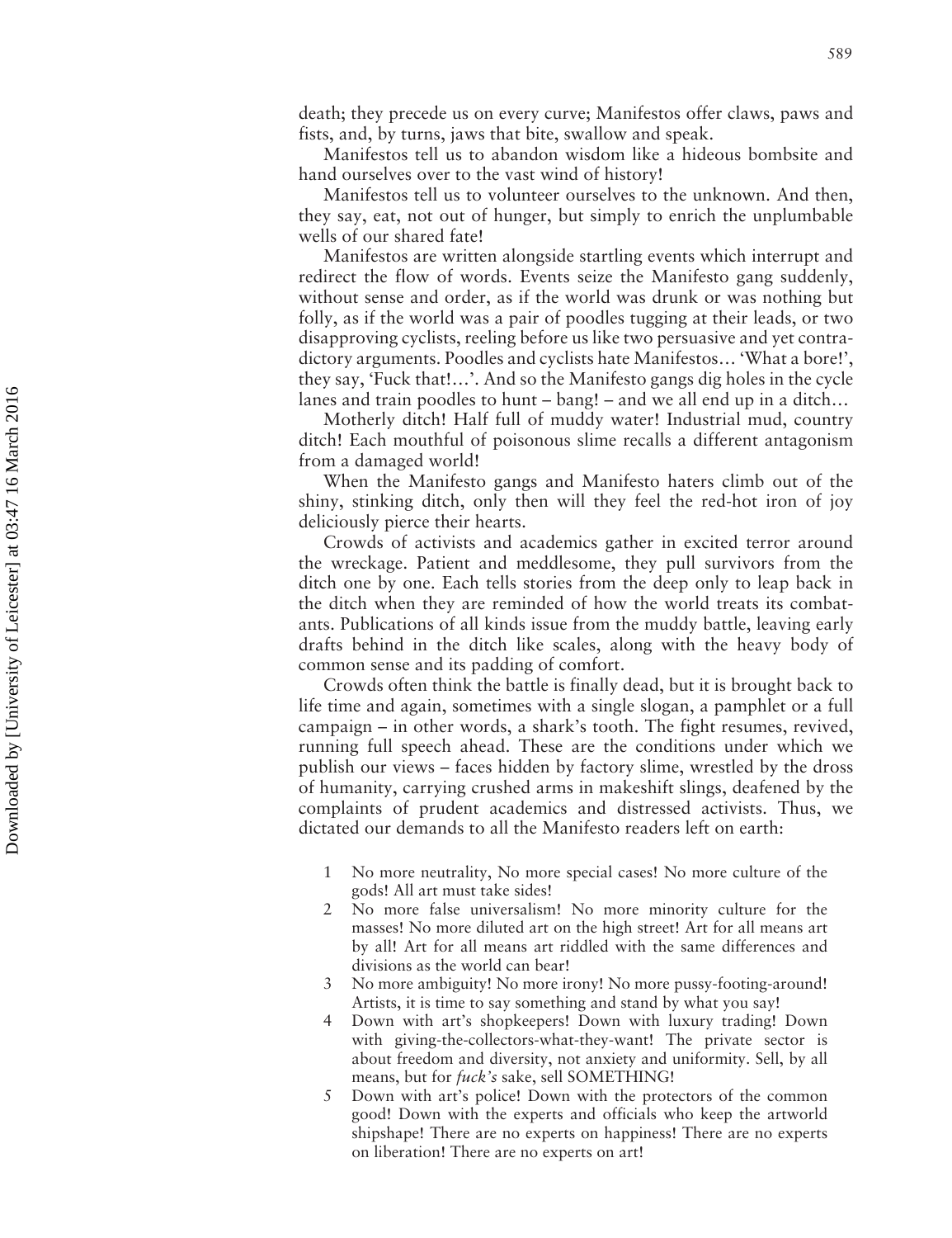- 6 There is no more beauty except in struggle. No aesthetics without an aggression. No taste without power. Beauty is ideological! Beauty is no hiding place for art! Protest is more beautiful than the return to beauty in art. Art must strive to be as beautiful as emancipation, liberation and resistance!
- We stand on the far promontory of centuries of struggle!... If our task is to smash the impossible portals of mysterious privilege, it is only possible because of generations of vandals, philistines and dissenters before us! Look ahead! Plan ahead! Dream up utopias! But remember! You did not get here on your own! You cannot achieve what you want without help! We are in this together! We are the tail and the head!
- 8 We want to glorify struggle the only motor of history dissent, protest, sloganeering, events that change everything, words that act on the world, and the scorn of the dispossessed. Art is protest or it is worthless!
- 9 We want to demolish monuments, public sculpture, fight against consensus, authority, and all opportunistic and utilitarian cowardices. Abolish culture-led regeneration! The correct response to public art is anger! Smash all the town centre fountains, statues and heritage sculptures! Make your ideas public! Publish! Publish! Publish! But know this! Publishing is not an arm of town planning!
- 10 We shall join the great crowds tossed about by work, by pleasure, or revolt; the many-coloured and polyphonic surf of revolutions in modern capitals; but our art will not profit from them. Protest will not be our readymade! Our art will take sides, make a difference, say something and do something! And we will stand by what we say!

It is in London that we launch this Manifesto of loving and incendiary violence, this Manifesto through which today we set up an art in the counter-public sphere, because we want to deliver British art from its gangrene of Frieze-dried professors, of don't-blame-me-it's-the-market retailers, of clueless guides, and of antiquarians in the latest fashions.

London has been too long a great second-hand brokers' market. We want to rid it of the innumerable shops that cover it with innumerable excuses. Shops, Excuses!… We're not against commodities; we're against profit and capital. Shops harbour excuses because they are led by the market instead of the commodities that they sell. London has turned into a hypermarket for art! *Do you want to be poisoned*? Do you want to rot?

The Museums have become safe-houses. Great public dormitories where art sleeps after the officials testify that it has earned some rest. All risks are controlled and all rivalries cancelled by the professionally cutting-edge and tolerant institution. They tell two stories… They are the official messengers of the mainstream. The dull record of whatever has happened to acquire power. But they tell another story… They are documents of the violence of canonisation and they reveal themselves as belonging to power and discipline. There is no story of art without a story of cultural division and cultural denigration!…

Art cannot make a difference on the basis of its separation from everything else. Culture is ordinary. Art is subject to the same economies as everything else. Art that wants to be exempt has to sacrifice everything but art. Art that wants to make a difference has to hold on to everything except art.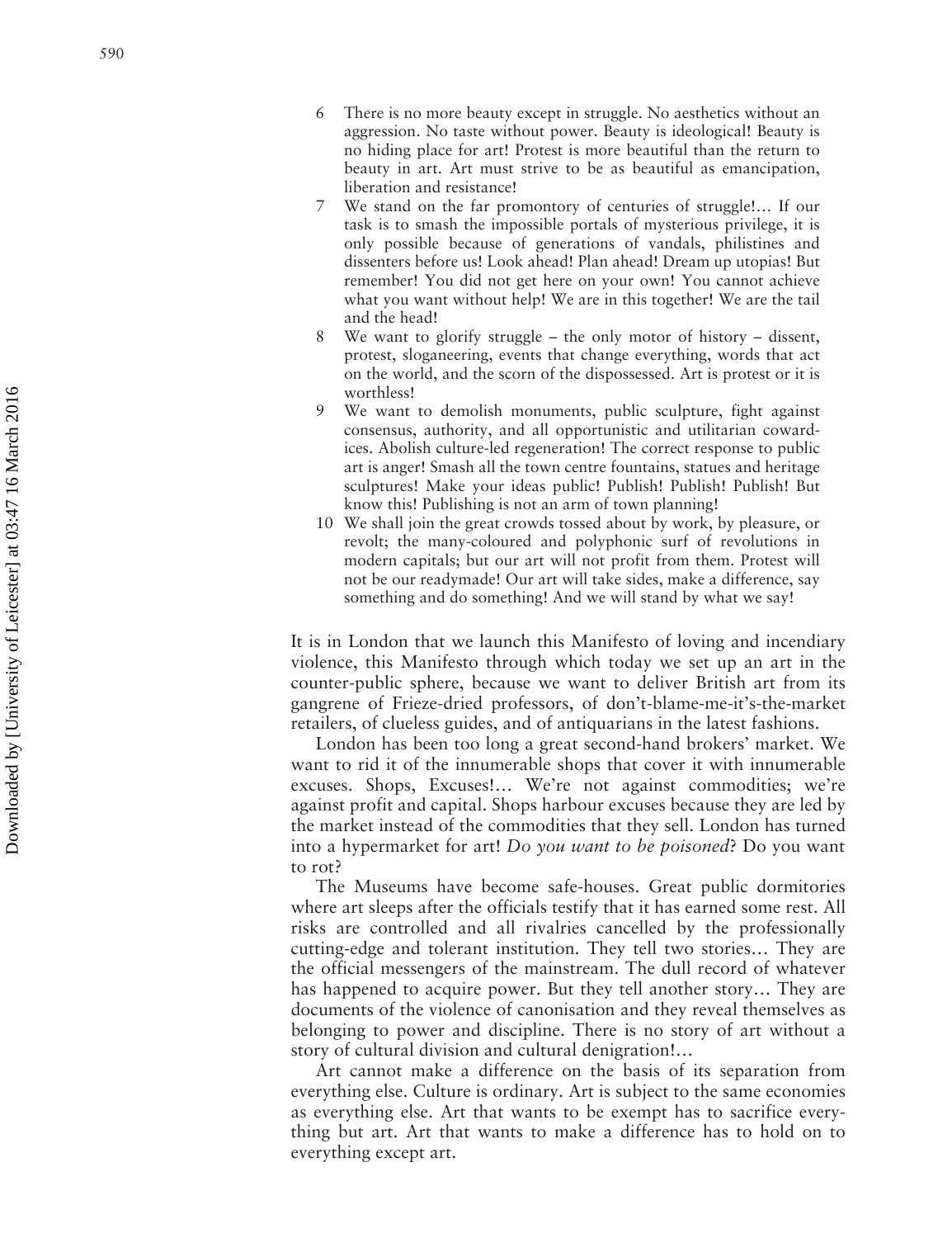Art is not to be looked at or interpreted. Art has to do something, be something, say something. Aesthetics puts art into a special category of heightened experience. Interpretation puts everything the artist says in inverted commas. Aesthetics and interpretation let the artist off too easily. When we abolish aesthetics and interpretation from art, artists will have to take full responsibility for what they say and what they do.

For the stylish, the cynical, the uncomplicated and the all-too-comfortable, art will do. Since the future is forbidden them, there may be a salve for their wounds in the well made and the tastefully arranged… But we want nothing of it – we the angry, the philistine, the living alternative!

Let the pitiless rebels come with their philistine senses!… Here they are! Here they are!… Set the world on fire! Turn the street mobs in their course to flood the museum with philistines!… There go the glorious truths, floating adrift! Take up the picks and the hammers! Undermine the foundations of the venerable culture! For art can be nothing but violence, cruelty and injustice.

But we shall not be there long. Our fight against art is carried on in the work, moving between the places where other art lives and the places where art does not even try to compete with advertising, propaganda and polemic.

The Philistines will find us at last, on some winter night, out in the country, alone and remote, crouching by our camera, warming our hearts over the fire of our slogans and the images of them in action.

We do not need a mob around us to operate in the counter-public sphere! You can't measure the publicness of the counter-public sphere with bums-on-seats or feet-on-streets. A counter-public is an unprivileged minority that erodes the principles and standards of the official public sphere.

The publicly minded citizen enters the public sphere as a place where he/she belongs; he/she is certain of its certainties and share its highest values. The private person, on the other hand, retreats to a place of comfort where he/she can let his/her guard down and be him-/herself. *Wankers*!

The public and private spheres were won by dissenters and troublecausers against the powers that monopolised publicity and silenced the individual. It is the worst kind of opportunism and cynicism to be private in the private sphere and public in the public sphere. History demands that we are private in the public sphere, and public in the private sphere!

*This means* that we have to publish our private opinions and interrogate our private lives as if they were on display.

When you are at home, do not throw your beliefs into the waste basket like useless manuscripts!… And when you enter the fray, do not hide your intimate thoughts as if they were secrets. They will come after you from afar, from everywhere, sticking in your throat, clawing your breath with their crooked fingers, hanging round public squares like a bad smell, the scent of rotting intellects already intended for the House of Lords.

The publicly minded have already squandered great treasures; treasures of energy, of love, of courage and anger have been converted into capital of every kind – hastily, deliriously, countlessly, breathlessly, with both hands. Don't let the bastards count you in! As soon as someone